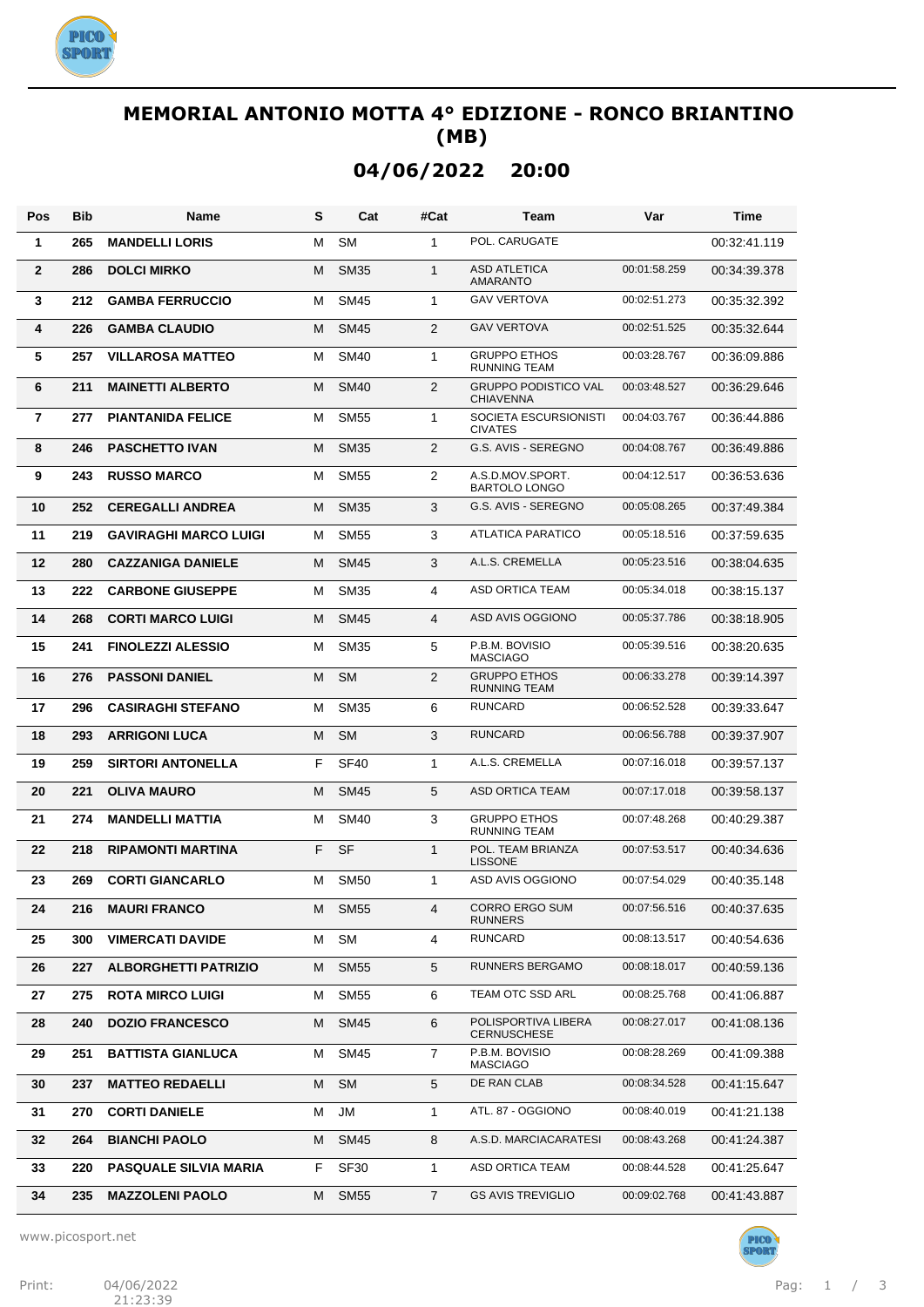

### **MEMORIAL ANTONIO MOTTA 4° EDIZIONE - RONCO BRIANTINO (MB)**

# **04/06/2022 20:00**

| Pos | <b>Bib</b> | Name                            | s  | Cat              | #Cat           | Team                                       | Var          | <b>Time</b>  |
|-----|------------|---------------------------------|----|------------------|----------------|--------------------------------------------|--------------|--------------|
| 35  | 258        | <b>COLNAGHI ALESSIA</b>         | F  | <b>SF45</b>      | $\mathbf{1}$   | A.L.S. CREMELLA                            | 00:09:03.272 | 00:41:44.391 |
| 36  | 282        | <b>CAGLIANI MONICA</b>          | F  | <b>SF40</b>      | $\overline{2}$ | G.P. I GAMBER DE<br><b>CUNCURESS</b>       | 00:09:08.018 | 00:41:49.137 |
| 37  | 250        | <b>RENDINA ANTONIO</b>          | м  | <b>SM35</b>      | $\overline{7}$ | <b>RUNNERS DESIO</b>                       | 00:09:14.018 | 00:41:55.137 |
| 38  | 272        | <b>RIZZETTO ANTONELLO CARLO</b> | м  | <b>SM50</b>      | 2              | <b>GRUPPO ETHOS</b><br><b>RUNNING TEAM</b> | 00:09:22.519 | 00:42:03.638 |
| 39  | 278        | <b>ALBANI EDOARDO</b>           | м  | SM45             | 9              | POL. LIB. CERNUSCHESE                      | 00:09:31.268 | 00:42:12.387 |
| 40  | 262        | <b>SCALA STEFANO</b>            | м  | <b>SM50</b>      | 3              | <b>ROAD RUNNERS CLUB</b><br><b>MILANO</b>  | 00:09:50.771 | 00:42:31.890 |
| 41  | 254        | <b>RIZZOLI DARIO</b>            | м  | <b>SM45</b>      | 10             | C.T.L. 3 ATLETICA                          | 00:10:22.024 | 00:43:03.143 |
| 42  | 287        | <b>CALO' COSIMO</b>             | м  | <b>SM55</b>      | 8              | C.T.L. 3 ATLETICA                          | 00:10:45.777 | 00:43:26.896 |
| 43  | 297        | <b>CAPPELLO MICHAEL</b>         | м  | SM               | 6              | <b>RUNCARD</b>                             | 00:10:48.527 | 00:43:29.646 |
| 44  | 290        | <b>CAPPA MAURIZIO</b>           | м  | <b>SM60</b>      | $\mathbf{1}$   | <b>GRUPPO ETHOS</b><br><b>RUNNING TEAM</b> | 00:11:18.038 | 00:43:59.157 |
| 45  | 294        | <b>MARCOLINI FRANCESCO</b>      | м  | <b>SM</b>        | $\overline{7}$ | <b>RUNCARD</b>                             | 00:11:21.026 | 00:44:02.145 |
| 46  | 261        | <b>MARCHETTI MARIO</b>          | M  | <b>SM60</b>      | 2              | G.S. MONTESTELLA                           | 00:11:24.028 | 00:44:05.147 |
| 47  | 230        | <b>CAPELLI GIUSEPPE</b>         | м  | <b>SM55</b>      | 9              | CANTO DI CORSA ASD                         | 00:11:30.526 | 00:44:11.645 |
| 48  | 279        | <b>GIRAMI DARIO</b>             | м  | <b>SM60</b>      | 3              | ATL. PRESEZZO                              | 00:11:56.024 | 00:44:37.143 |
| 49  | 234        | <b>LADAGA BIAGIO</b>            | м  | <b>SM40</b>      | 4              | <b>SAN DAMIANESE</b>                       | 00:11:59.024 | 00:44:40.143 |
| 50  | 260        | <b>MARASCO MICHELE</b>          | M  | <b>SM50</b>      | 4              | C.T.L. 3 ATLETICA                          | 00:12:03.524 | 00:44:44.643 |
| 51  | 299        | <b>BRAMBILLA DANIELE</b>        | м  | <b>SM35</b>      | 8              | <b>RUNCARD</b>                             | 00:12:20.274 | 00:45:01.393 |
| 52  | 284        | <b>ZANNI LORENZA</b>            | F  | <b>SF40</b>      | 3              | RUNNERS BERGAMO                            | 00:12:27.536 | 00:45:08.655 |
| 53  | 217        | <b>CODARA SIMONE</b>            | м  | <b>SM45</b>      | 11             | CANTO DI CORSA ASD                         | 00:13:07.537 | 00:45:48.656 |
| 54  | 229        | <b>ACCORIGI BARBARA</b>         | F  | <b>SF45</b>      | 2              | CANTO DI CORSA ASD                         | 00:14:16.026 | 00:46:57.145 |
| 55  | 231        | <b>FORMENTI ORNELLO</b>         | м  | <b>SM45</b>      | 12             | SPARTACUS THRIATLON<br><b>LECCO</b>        | 00:14:18.276 | 00:46:59.395 |
| 56  | 213        | <b>PANZERI FABIO</b>            | M  | <b>SM55</b>      | 10             | DE RAN CLAB                                | 00:14:47.279 | 00:47:28.398 |
| 57  | 263        | <b>TARANTINI NICOLA</b>         | м  | <b>SM50</b>      | 5              | ROAD RUNNERS CLUB<br><b>MILANO</b>         | 00:15:14.045 | 00:47:55.164 |
| 58  | 224        | <b>CATTANEO MAURIZIO</b>        | M  | SM <sub>60</sub> | 4              | RUNNERS BERGAMO                            | 00:15:25.534 | 00:48:06.653 |
| 59  | 228        | <b>MOTTA VITTORIANA</b>         | F  | SF <sub>55</sub> | $\mathbf{1}$   | CANTO DI CORSA ASD                         | 00:15:55.281 | 00:48:36.400 |
| 60  | 249        | <b>DI MODUGNO FRANCESCA</b>     | F. | SF <sub>35</sub> | $\mathbf{1}$   | <b>GRUPPO ETHOS</b><br>RUNNING TEAM        | 00:16:33.779 | 00:49:14.898 |
| 61  | 232        | <b>BOLIS GIANBATTISTA</b>       | м  | <b>SM60</b>      | 5              | <b>ATLATICA FRIMAS</b><br>VITALBA          | 00:16:51.780 | 00:49:32.899 |
| 62  | 288        | <b>RIPAMONTI GIUSEPPE</b>       | М  | <b>SM65</b>      | $\mathbf{1}$   | C.T.L. 3 ATLETICA                          | 00:16:55.278 | 00:49:36.397 |
| 63  | 281        | <b>CARDOSO LOPES DONZILIA</b>   | F. | SF <sub>60</sub> | $\mathbf{1}$   | <b>GRUPPO ETHOS</b><br>RUNNING TEAM        | 00:17:12.036 | 00:49:53.155 |
| 64  | 298        | <b>DOSSENA ALESSANDRO</b>       | м  | <b>SM</b>        | 8              | RUNCARD                                    | 00:17:25.274 | 00:50:06.393 |
| 65  | 233        | <b>CONTI MASSIMO</b>            | м  | SM60             | 6              | ALMOSTTHERE                                | 00:17:36.276 | 00:50:17.395 |
| 66  | 248        | DE ANGELI SILVIA                | F  | SF               | $\overline{2}$ | DE RAN CLAB                                | 00:17:43.774 | 00:50:24.893 |
| 67  | 208        | <b>MANDELLI MARCO</b>           | м  | SM60             | 7              | C.T.L. 3 ATLETICA                          | 00:17:48.032 | 00:50:29.151 |
| 68  | 267        | <b>MARINO ALFIO</b>             | М  | SM <sub>65</sub> | $\overline{2}$ | C.T.L. 3 ATLETICA                          | 00:17:57.271 | 00:50:38.390 |

www.picosport.net